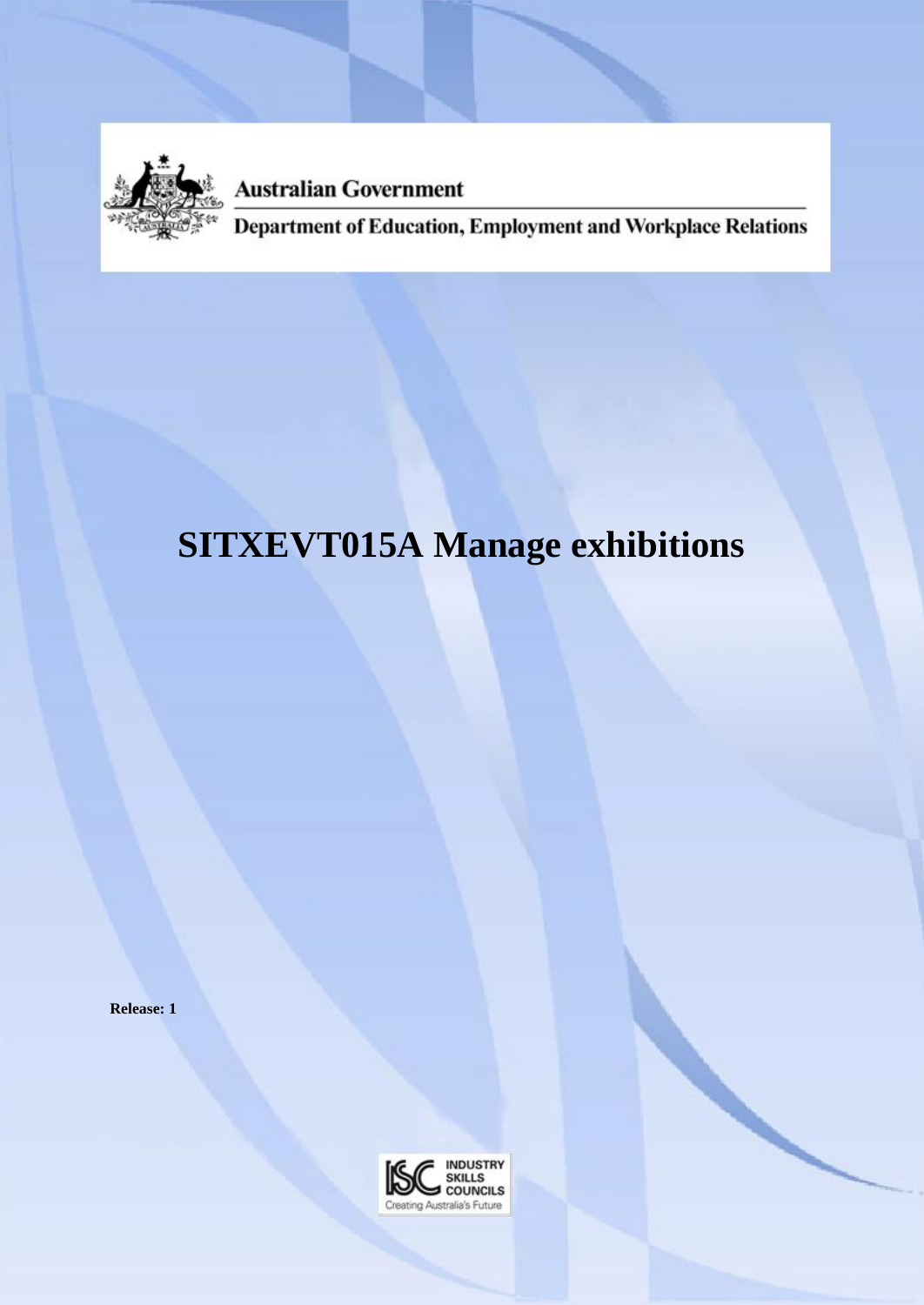#### **SITXEVT015A Manage exhibitions**

#### **Modification History**

Not applicable.

#### **Unit Descriptor**

This unit describes the performance outcomes, skills and knowledge required to develop and implement plans and procedures for the management and operation of exhibitions. All other Events units are applicable to exhibition management. This unit focuses only on the issues specific to commercial exhibitions.

### **Application of the Unit**

This unit applies to individuals responsible for the development and implementation of exhibition plans and procedures in any industry or community context.

Exhibitions are events that bring buyers and sellers together to view and sell products and services. They may be trade or consumer focused.

This unit focuses on the application of the specific knowledge and skills required for exhibition management. In particular, it includes establishing systems and formats for bringing buyers and sellers together, recruiting and managing exhibitors, and setting up physical exhibitions.

Exhibition management requires the application of significant communication, planning and organisational skills underpinned by detailed knowledge of exhibition operations. A senior coordinator or manager undertakes this role.

#### **Licensing/Regulatory Information**

Not applicable.

#### **Pre-Requisites**

Nil

### **Employability Skills Information**

The required outcomes described in this unit of competency contain applicable facets of employability skills. The Employability Skills Summary of the qualification in which this unit is packaged will assist in identifying employability skills requirements.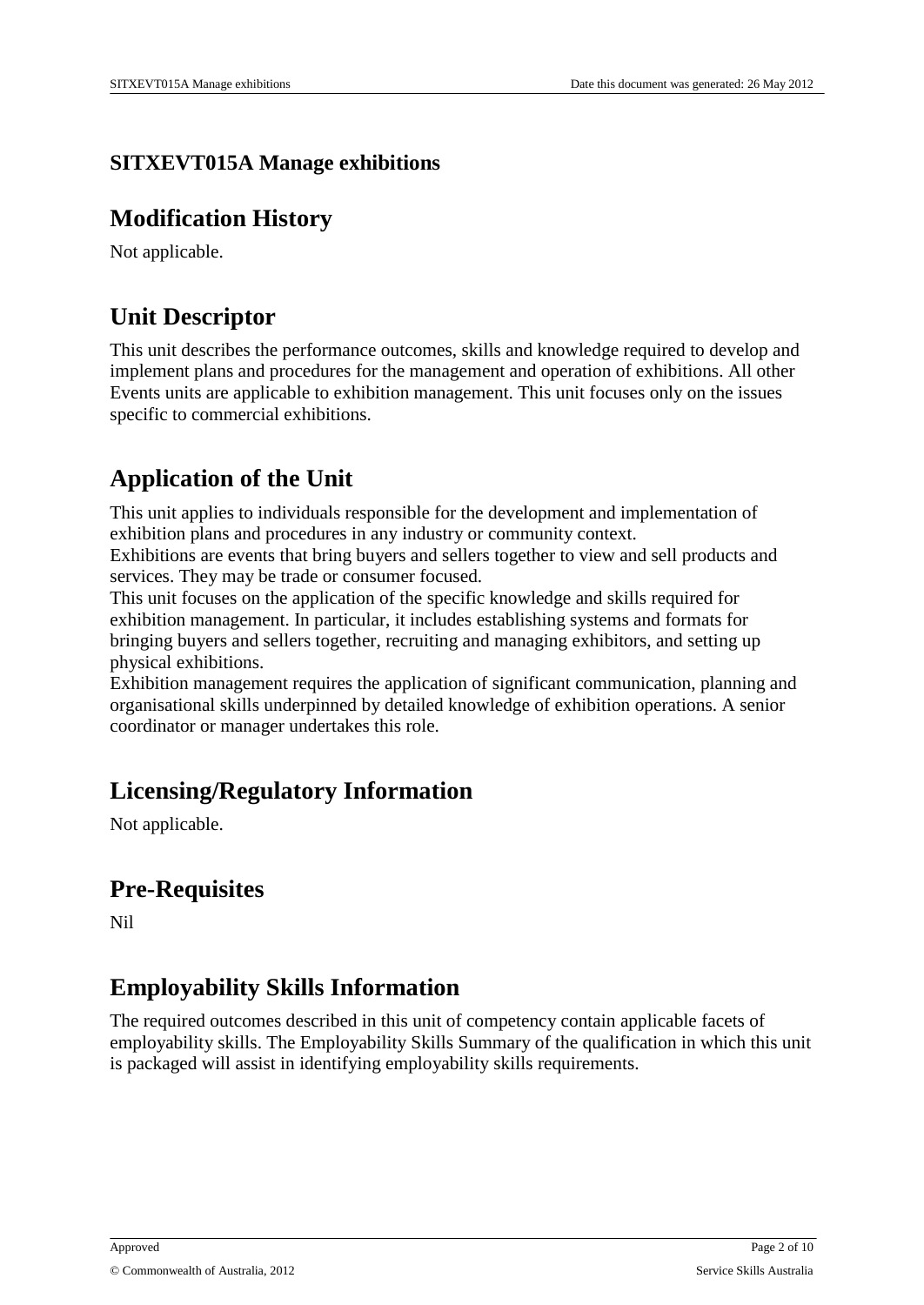# **Elements and Performance Criteria Pre-Content**

Elements describe the essential outcomes of a unit of competency.

Performance criteria describe the required performance needed to demonstrate achievement of the element. Where **bold italicised** text is used, further information is detailed in the required skills and knowledge and/or the range statement. Assessment of performance is to be consistent with the evidence guide.

#### **Elements and Performance Criteria**

#### **Elements and Performance Criteria**

| <b>Element</b> |                                                                     |     | <b>Performance Criteria</b>                                                                                                                                                             |  |
|----------------|---------------------------------------------------------------------|-----|-----------------------------------------------------------------------------------------------------------------------------------------------------------------------------------------|--|
| $\mathbf{1}$   | Establish overall exhibition<br>scope and format.                   | 1.1 | Assess proposed exhibition concept to determine<br>planning and operational requirements.                                                                                               |  |
|                |                                                                     | 1.2 | Consult with key stakeholders and agree on<br>exhibition objectives.                                                                                                                    |  |
|                |                                                                     | 1.3 | Develop overall format in consultation with<br>stakeholders.                                                                                                                            |  |
| $\overline{2}$ | Establish and manage<br>exhibition layouts and floor<br>plans.      | 2.1 | Assess the physical characteristics of the exhibition<br>space in relation to its capacity to meet<br>requirements.                                                                     |  |
|                |                                                                     | 2.2 | Assess safety, risk and environmental issues that<br>may impact on exhibition layouts.                                                                                                  |  |
|                |                                                                     | 2.3 | Establish criteria for the allocation of space<br>according to exhibition objectives and in<br>consultation with stakeholders.                                                          |  |
|                |                                                                     | 2.4 | Allocate space according to agreed criteria.                                                                                                                                            |  |
|                |                                                                     | 2.5 | Identify, negotiate and resolve any conflicting<br>demands for exhibition space according to agreed<br>criteria.                                                                        |  |
|                |                                                                     | 2.6 | Organise development of accurate and complete<br>floor plans based on agreed layouts and criteria.                                                                                      |  |
| 3              | Establish and manage format<br>for buyer and seller<br>interaction. | 3.1 | Determine most appropriate format for buyer and<br>seller interaction based on analysis of exhibition<br>objectives, operational constraints and consultation<br>with key stakeholders. |  |
|                |                                                                     | 3.2 | Establish and monitor procedures and systems for                                                                                                                                        |  |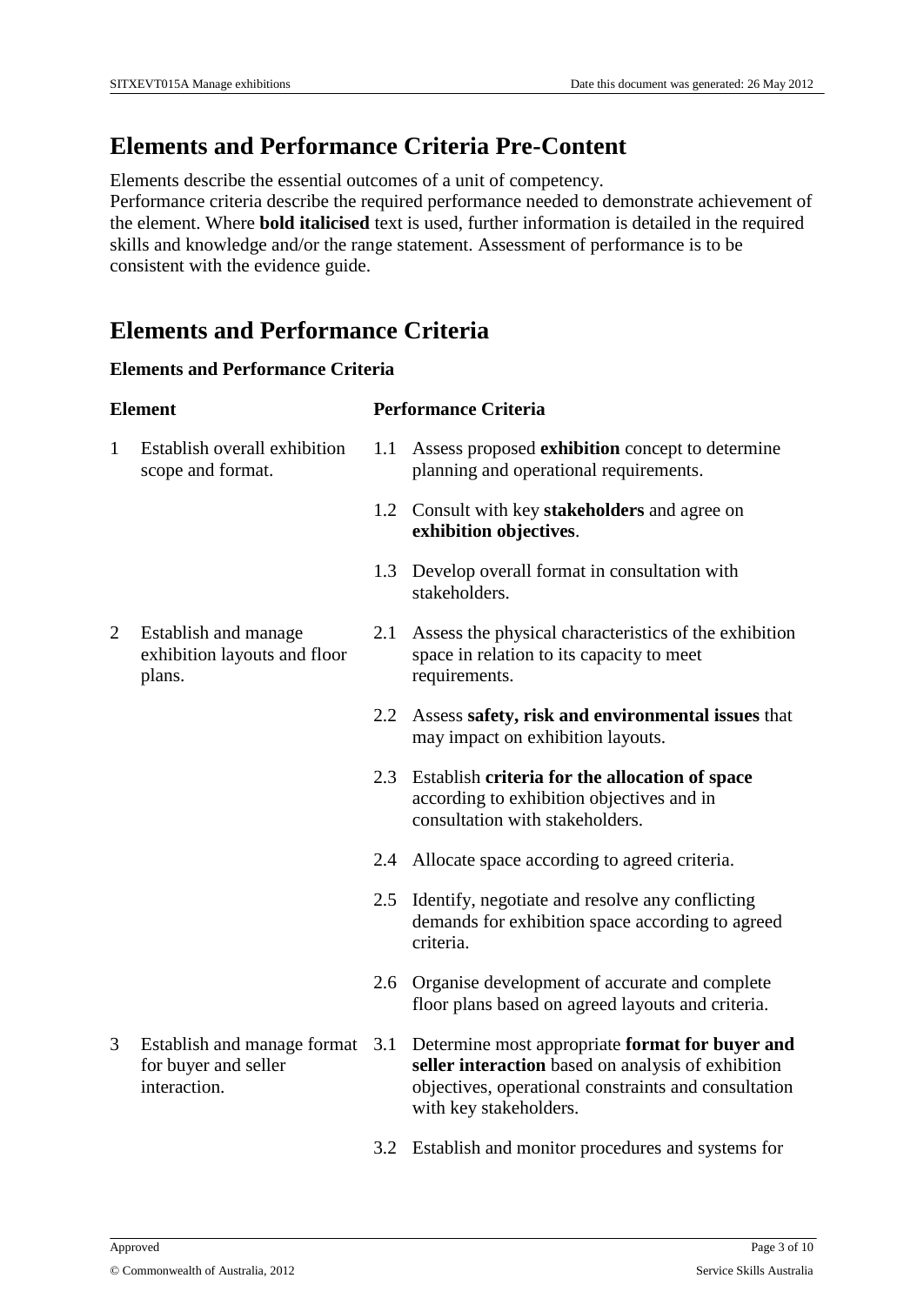one-to-one appointment scheduling when required.

- 3.3 Generate and distribute reports and schedules of interaction to buyers and sellers.
- 4.1 Develop clear, concise and professional exhibitor prospectus, including full breakdown of costs, benefits and other relevant exhibitor information.
- 4.2 Distribute and present **exhibitor prospectus**  according to agreed targets and marketing plan.
- 4.3 Undertake follow-up promotion and negotiation as required.
- 4.4 Execute exhibitor contracts and agreements to include full details of commitments made by both parties.
- 4.5 Provide or organise **exhibitor support services**.
- 4.6 Develop and distribute accurate and complete **exhibitor kits** at appropriate time prior to exhibition.
- 4.7 Provide or organise exhibitor operational support, including **briefings and debriefings** according to agreements.
- 5.1 Evaluate exhibition effectiveness based on agreed **evaluation criteria**.
- 5.2 Ensure outcomes of evaluation are incorporated into future exhibition planning.

4 Recruit and manage exhibitors.

5 Evaluate exhibition operations.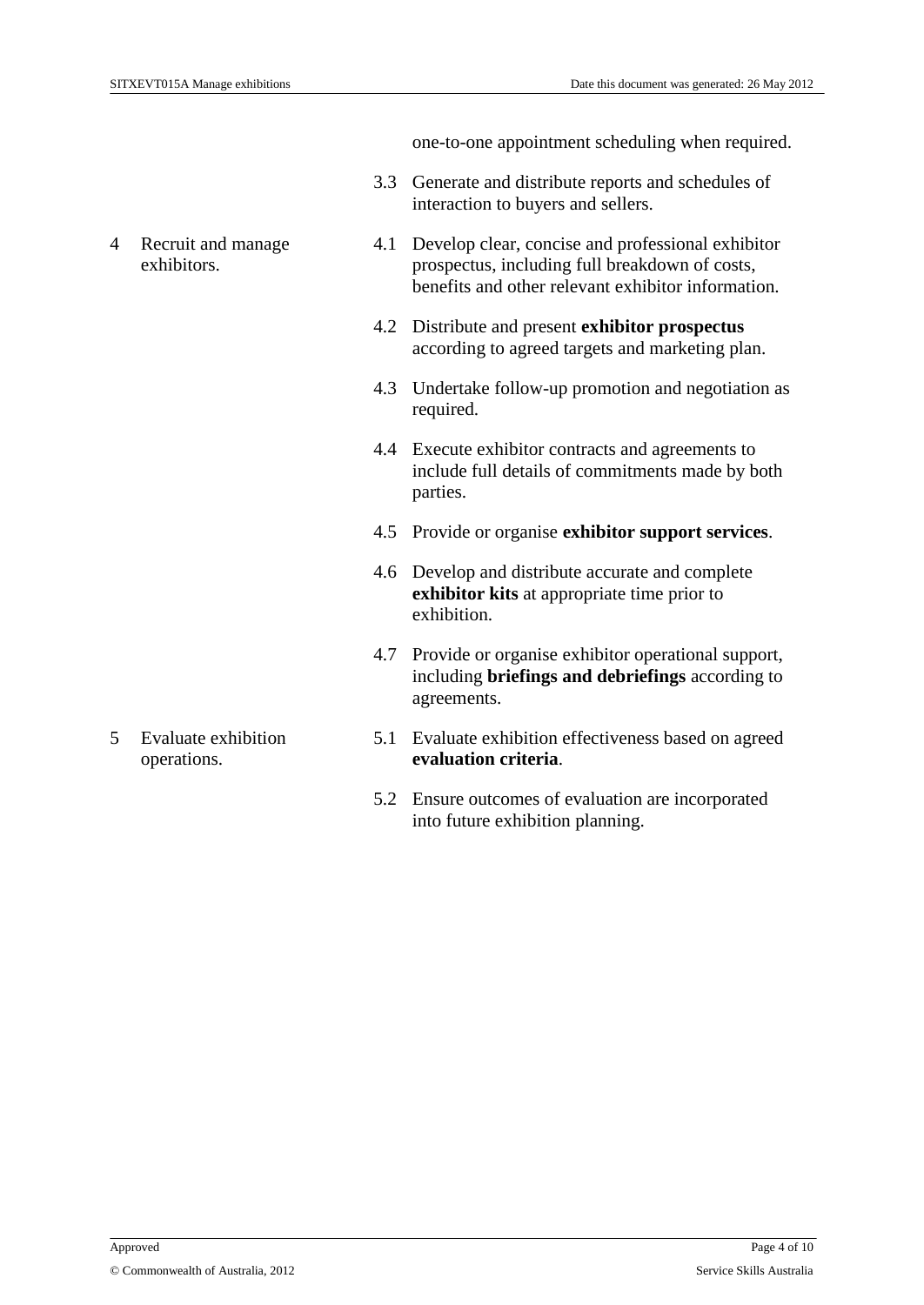# **Required Skills and Knowledge**

This section describes the essential skills and knowledge and their level, required for this unit.

The following skills must be assessed as part of this unit:

planning and organisational skills to establish and manage cohesive operational procedures and systems

communication skills to consult, liaise and negotiate with a wide range of stakeholders on complex planning and operational issues

critical thinking skills to evaluate complex information from multiple sources, and to develop management approaches based on those evaluations

literacy skills to interpret and develop complex and varied exhibition management documentation

numeracy skills to work with budgets and spatial planning issues.

The following knowledge must be assessed as part of this unit:

detailed knowledge of the exhibitions sector, including different types of exhibitions, key planning and operational components and industry networks

broader event management issues that affect exhibition planning and management

issues and challenges commonly encountered in exhibition and exhibitor management

formats and options for bringing buyers and sellers together, including suitability of different formats for different types of exhibition

current exhibition technology and equipment options

legislation, regulations and industry codes that affect commercial exhibitions

specific risk management issues for commercial exhibitions

resource requirements for different exhibition components and activities, including financial, human and physical resources.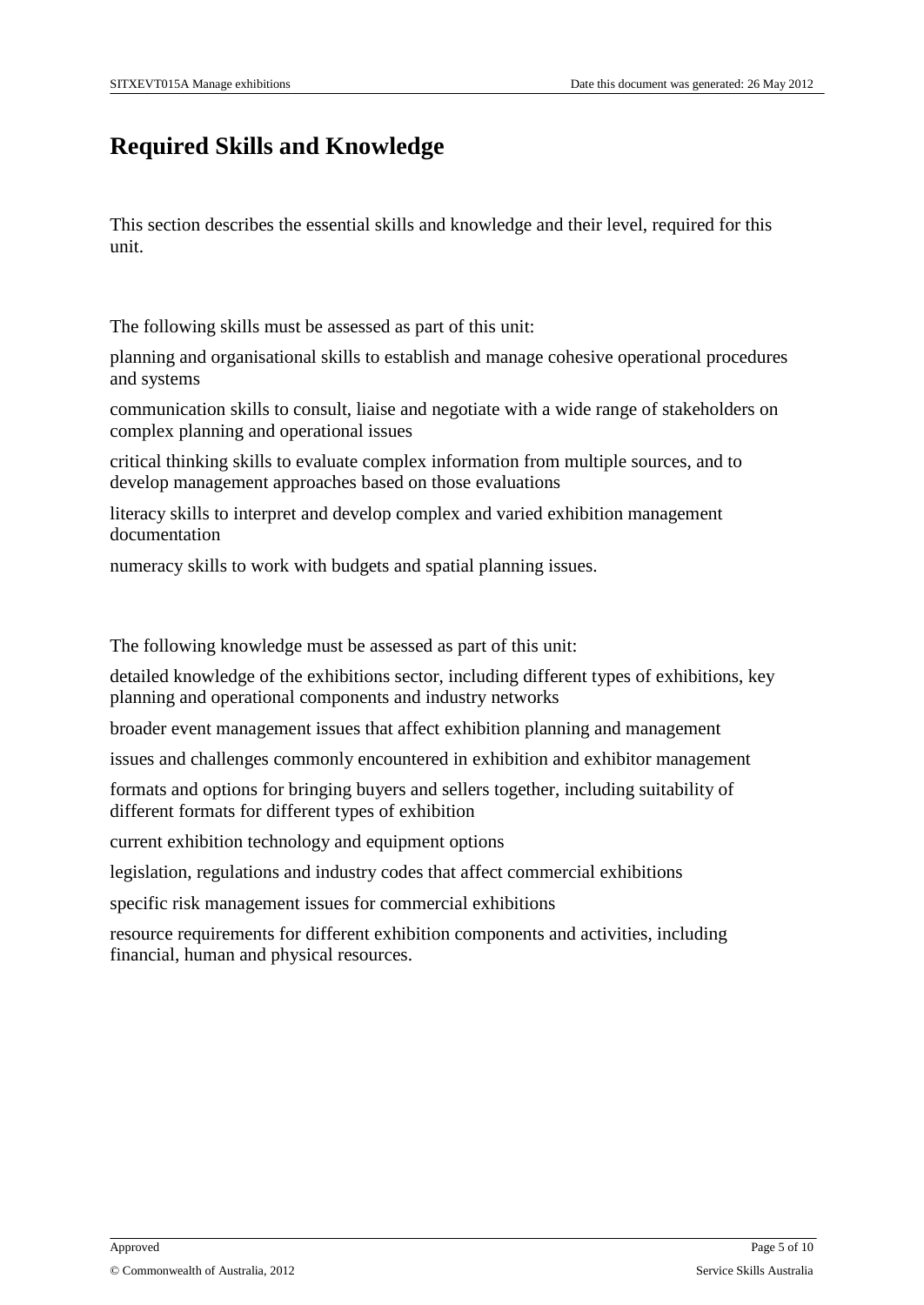# **Evidence Guide**

The evidence guide provides advice on assessment and must be read in conjunction with the performance criteria, required skills and knowledge, the range statement and the Assessment Guidelines for this Training Package.

| <b>Critical aspects for assessment and</b><br>evidence required to demonstrate<br>competency in this unit | Evidence of the following is essential:<br>detailed knowledge of exhibition planning<br>and operations<br>demonstration of skills through management<br>of an exhibition.                                                                                                                                                                                                                                                                                                                                                                                                                                  |
|-----------------------------------------------------------------------------------------------------------|------------------------------------------------------------------------------------------------------------------------------------------------------------------------------------------------------------------------------------------------------------------------------------------------------------------------------------------------------------------------------------------------------------------------------------------------------------------------------------------------------------------------------------------------------------------------------------------------------------|
| Context of and specific resources for<br>assessment                                                       | Assessment must ensure:<br>access to venues for staging of exhibitions<br>use of current information on which to base<br>planning<br>involvement of and interaction with<br>stakeholders as part of the planning process.                                                                                                                                                                                                                                                                                                                                                                                  |
| <b>Methods of assessment</b>                                                                              | A range of assessment methods should be<br>used to assess practical skills and knowledge.<br>The following examples are appropriate for<br>this unit:<br>evaluation of exhibition plans and<br>procedures developed by the candidate<br>case studies to assess candidate's ability to<br>develop approaches for a range of exhibition<br>styles and contexts<br>review of portfolios of evidence and<br>third-party workplace reports of on-the-job<br>performance by the candidate.<br>Holistic assessment with other units relevant<br>to the industry sector, workplace and job role<br>is recommended. |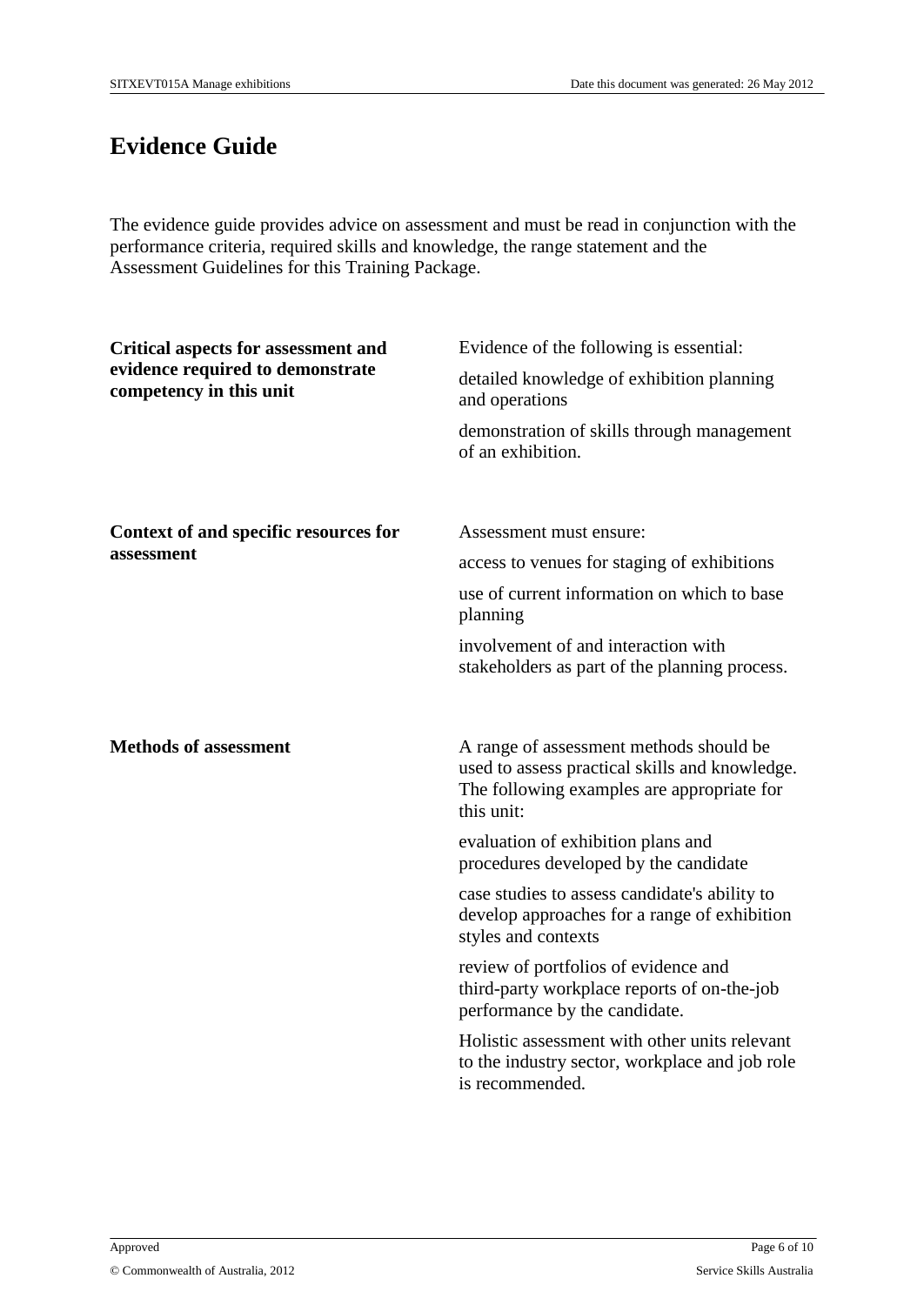Assessing employability skills Employability skills are integral to effective performance in the workplace and are broadly consistent across industry sectors. How these skills are applied varies between occupations and qualifications due to the different work functions and contexts. Employability skills embedded in this unit should be assessed holistically with other relevant units that make up the skill set or qualification and in the context of the job role.

#### **Range Statement**

#### **RANGE STATEMENT**

The range statement relates to the unit of competency as a whole. It allows for different work environments and situations that may affect performance. Bold italicised wording in the performance criteria is detailed below.

**Exhibition** may be: trade consumer combination trade and consumer.

**Stakeholders** may include: organising committees

industry bodies seller representatives.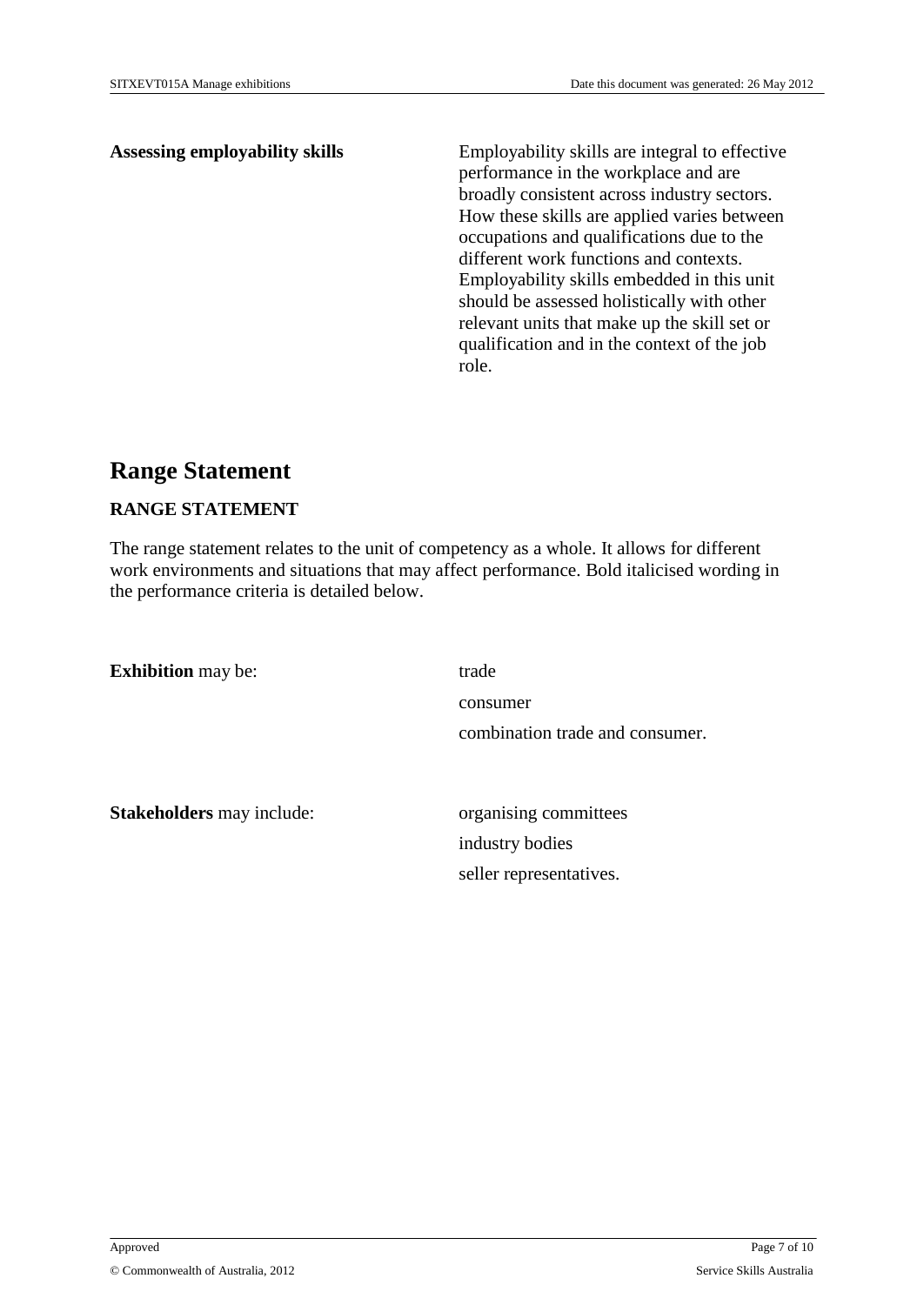| <b>Exhibition objectives</b> may relate to:             | industry exposure                                                                                           |
|---------------------------------------------------------|-------------------------------------------------------------------------------------------------------------|
|                                                         | sponsor exposure                                                                                            |
|                                                         | numbers and ratios of buyers and sellers                                                                    |
|                                                         | profile of buyers and sellers (e.g. balance<br>between small and large, generalist and<br>specialist, etc.) |
|                                                         | media coverage                                                                                              |
|                                                         | industry education                                                                                          |
|                                                         | dollar value of business completed.                                                                         |
|                                                         |                                                                                                             |
|                                                         |                                                                                                             |
| Safety, risk and environmental issues may<br>relate to: | access                                                                                                      |
|                                                         | maximum numbers of exhibitors                                                                               |
|                                                         | space requirements to avoid overcrowding                                                                    |
|                                                         | waste management                                                                                            |
|                                                         | technical issues, including cabling and power<br>sources                                                    |
|                                                         | food safety requirements and impact on<br>space.                                                            |
|                                                         |                                                                                                             |
| Criteria for the allocation of space may                | exhibitor participation level                                                                               |
| relate to:                                              | required balance and variety of exhibitors                                                                  |
|                                                         | sponsorship arrangements                                                                                    |
|                                                         |                                                                                                             |
|                                                         | placement or proximity of equipment<br>required by different exhibitors                                     |
|                                                         | guidelines on proximity of exhibitors in<br>direct competition                                              |
|                                                         | exhibition layout themes or overall schemas.                                                                |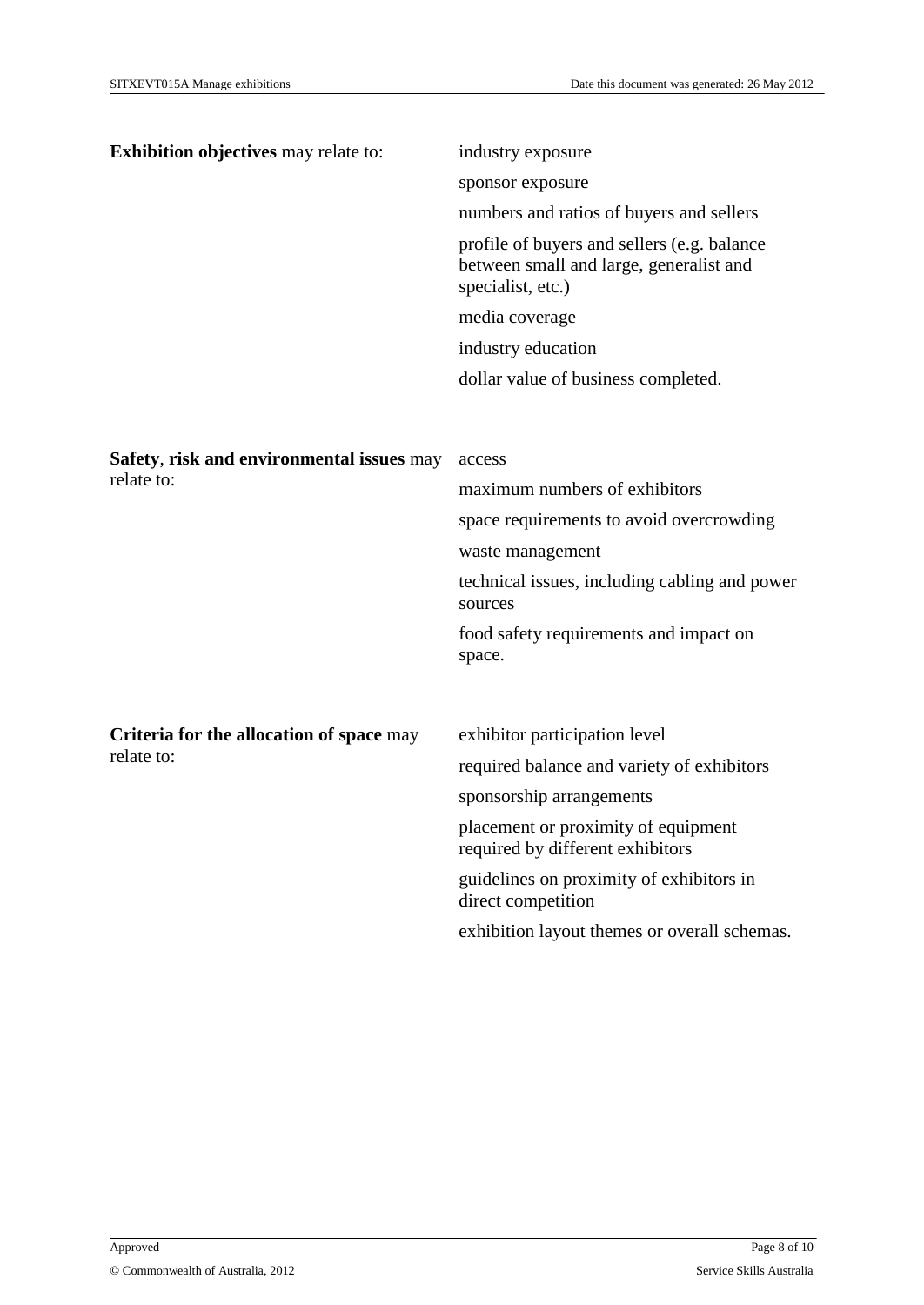| Format for buyer and seller interaction        | free flow                                                                              |  |
|------------------------------------------------|----------------------------------------------------------------------------------------|--|
| may be:                                        | prearranged appointments                                                               |  |
|                                                | appointments made during exhibition period                                             |  |
|                                                | scheduled presentations, including plenary,<br>workshops and carousel                  |  |
|                                                | combination of different formats.                                                      |  |
|                                                |                                                                                        |  |
| <b>Exhibitor prospectus</b> may include        | overall market context                                                                 |  |
| information on:                                | venue details and features                                                             |  |
|                                                | marketing plans                                                                        |  |
|                                                | attendance expectations                                                                |  |
|                                                | previous performance data                                                              |  |
|                                                | participation costs, at different levels                                               |  |
|                                                | sample layouts and floor plans                                                         |  |
|                                                | buyer and seller interaction format, such as<br>free flow and prearranged appointments |  |
|                                                | benefits of participation                                                              |  |
|                                                | endorsements                                                                           |  |
|                                                | sponsor material or information                                                        |  |
|                                                | support services, including travel and<br>accommodation                                |  |
|                                                | information on transport of materials and<br>equipment.                                |  |
|                                                |                                                                                        |  |
| <b>Exhibitor support services may include:</b> | travel                                                                                 |  |
|                                                | accommodation                                                                          |  |
|                                                | assistance with additional promotions                                                  |  |
|                                                | answering general enquiries                                                            |  |
|                                                | providing updated information.                                                         |  |